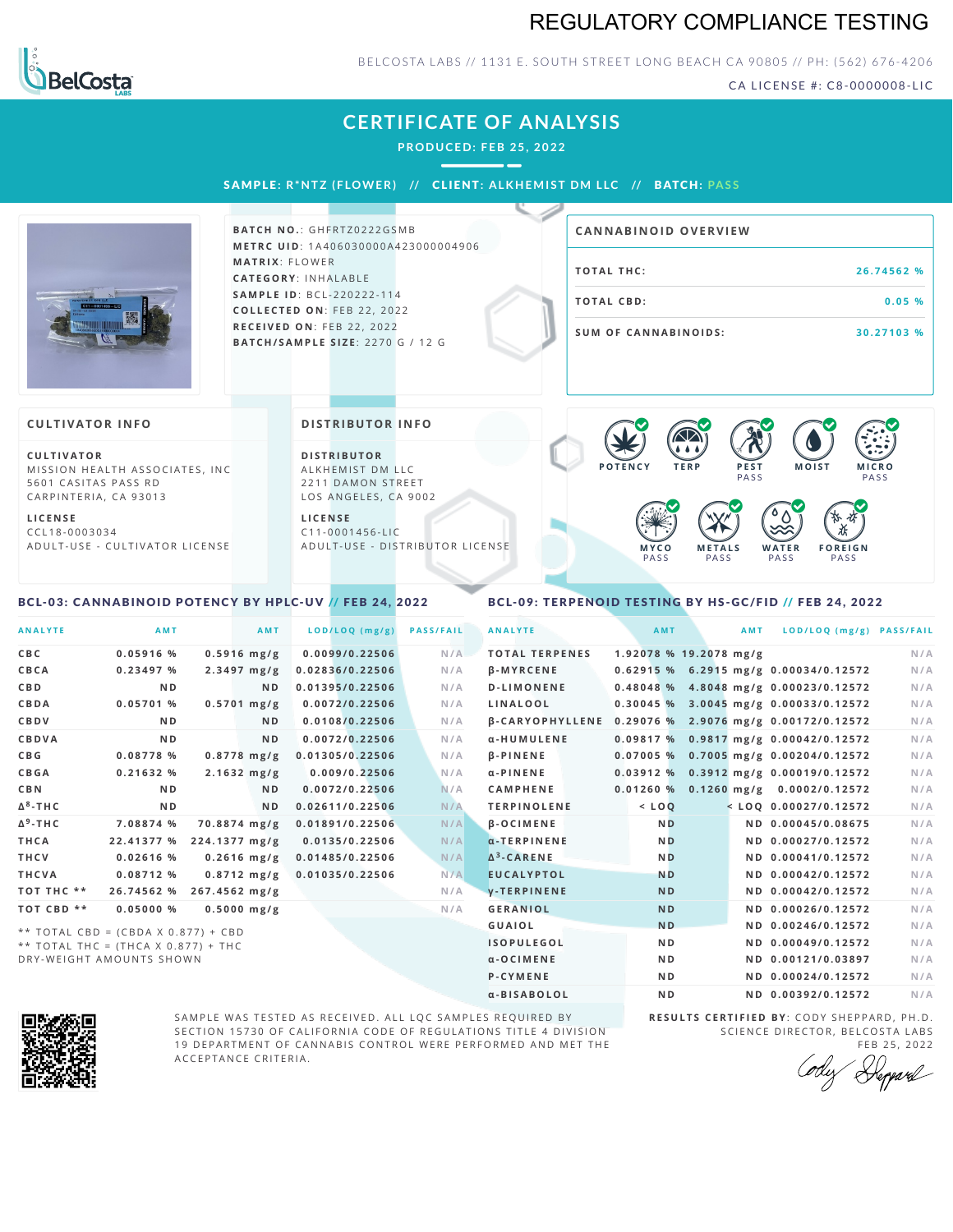# REGULATORY COMPLIANCE TESTING

#### <span id="page-1-0"></span>BCL-05: RESIDUAL PESTICIDE ANALYSIS BY LC-MS/MS ESI // FEB 24, 2022

| <b>ANALYTE</b>                  |                  | LIMIT $AMT (\mu g/g)$ | LOD/LOQ (µg/g) PASS/FAIL |             | <b>ANALYTE</b>         |               | LIMIT AMT $(\mu g/g)$ | LOD/LOQ (µg/g) PASS/FAIL |             |
|---------------------------------|------------------|-----------------------|--------------------------|-------------|------------------------|---------------|-----------------------|--------------------------|-------------|
| <b>ABAMECTIN</b>                | $0.1 \mu g/g$    | N D                   | 0.01153/0.04             | <b>PASS</b> | <b>MALATHION</b>       | $0.5 \mu g/g$ | N D                   | 0.00472/0.02             | <b>PASS</b> |
| <b>ACEPHATE</b>                 | $0.1 \mu g/g$    | N D                   | 0.00368/0.02             | PASS        | <b>METALAXYL</b>       | $2 \mu g/g$   | N D                   | 0.00503/0.02             | PASS        |
| ACEQUINOCYL                     | $0.1 \mu g/g$    | N D                   | 0.00417/0.02             | <b>PASS</b> | <b>METHIOCARB</b>      | Any amt       | N D                   | 0.00503/0.02             | PASS        |
| <b>ACETAMIPRID</b>              | $0.1 \mu g/g$    | N D                   | 0.00464/0.02             | <b>PASS</b> | METHOMYL               | 1 $\mu$ g/g   | N D                   | 0.00494/0.02             | PASS        |
| <b>ALDICARB</b>                 | Any amt          | N D                   | 0.01109/0.04             | <b>PASS</b> | <b>MEVINPHOS</b>       | Any amt       | N D                   |                          | PASS        |
| <b>AZOXYSTROBIN</b>             | $0.1 \mu g/g$    | N D                   | 0.00639/0.02             | PASS        | <b>MEVINPHOSI</b>      |               | N D                   | 0.00163/0.0084           | N/A         |
| <b>BIFENAZATE</b>               | $0.1 \mu g/g$    | N D                   | 0.00355/0.02             | <b>PASS</b> | <b>MEVINPHOS II</b>    |               | N D                   | 0.00542/0.0316           | N/A         |
| <b>BIFENTHRIN</b>               | $3 \mu g/g$      | N D                   | 0.00473/0.04             | <b>PASS</b> | MYCLOBUTANIL           | $0.1 \mu g/g$ | N D                   | 0.00867/0.04             | PASS        |
| <b>BOSCALID</b>                 | $0.1 \mu g/g$    | N D                   | 0.00494/0.02             | <b>PASS</b> | <b>NALED</b>           | $0.1 \mu g/g$ | N D                   | 0.00328/0.02             | PASS        |
| CARBARYL                        | $0.5 \mu g/g$    | N D                   | 0.00295/0.02             | PASS        | OXAMYL                 | $0.5 \mu g/g$ | N D                   | 0.00455/0.02             | PASS        |
| CARBOFURAN                      | Any amt          | N D                   | 0.00613/0.02             | <b>PASS</b> | <b>PACLOBUTRAZOL</b>   | Any amt       | N D                   | 0.00714/0.04             | PASS        |
| CHLORANTRANIL-<br><b>IPROLE</b> | $10 \mu g/g$     | N D                   | 0.00697/0.04             | PASS        | <b>PERMETHRIN</b>      | $0.5 \mu g/g$ | N D                   |                          | PASS        |
| <b>CLOFENTEZINE</b>             | $0.1 \mu g/g$    | N D                   | 0.0054/0.02              | <b>PASS</b> | PERMETHRIN CIS         |               | N D                   | 0.00237/0.0082           | N/A         |
| <b>COUMAPHOS</b>                | Any amt          | N D                   | 0.00215/0.02             | <b>PASS</b> | PERMETHRIN TRANS       |               | N D                   | 0.00245/0.0118           | N/A         |
| <b>CYFLUTHRIN</b>               | $2 \mu g/g$      | N D                   | 0.05508/0.2              | <b>PASS</b> | <b>PHOSMET</b>         | $0.1 \mu g/g$ | N D                   | 0.0043/0.02              | PASS        |
| <b>CYPERMETHRIN</b>             | 1 $\mu$ g/g      | ND                    | 0.00556/0.04             | <b>PASS</b> | PIPERONYLBUTO-<br>XIDE | $3 \mu g/g$   | N D                   | 0.00247/0.02             | PASS        |
| <b>DAMINOZIDE</b>               | Any amt          | N D                   | 0.00227/0.04             | PASS        | <b>PRALLETHRIN</b>     | $0.1 \mu g/g$ | N D                   | 0.00392/0.02             | PASS        |
| DIAZINON                        | $0.1 \mu g/g$    | N D                   | 0.00487/0.02             | PASS        | PROPICONAZOLE          | $0.1 \mu g/g$ | N D                   | 0.0024/0.02              | PASS        |
| <b>DIMETHOATE</b>               | Any amt          | N D                   | 0.00354/0.02             | PASS        | <b>PROPOXUR</b>        | Any amt       | N D                   | 0.00374/0.02             | PASS        |
| <b>DIMETHOMORPH</b>             | $2 \mu g/g$      | N D                   |                          | PASS        | <b>PYRETHRINS</b>      | $0.5 \mu g/g$ | N D                   | 0.00726/0.04             | PASS        |
| <b>DIMETHOMORPH I</b>           |                  | N D                   | 0.00109/0.0078           | N/A         | PYRIDABEN              | $0.1 \mu g/g$ | N D                   | 0.0034/0.02              | PASS        |
| <b>DIMETHOMORPH II</b>          |                  | ND                    | 0.0015/0.0122            | N/A         | <b>SPINETORAM</b>      | $0.1 \mu g/g$ | N D                   |                          | PASS        |
| <b>ETHOPROPHOS</b>              | Any amt          | N D                   | 0.0041/0.02              | <b>PASS</b> | <b>SPINETORAM J</b>    |               | N D                   | 0.00329/0.016            | N/A         |
| <b>ETOFENPROX</b>               | Any amt          | N D                   | 0.00274/0.02             | PASS        | <b>SPINETORAM L</b>    |               | N D                   | 0.00157/0.016            | N/A         |
| <b>ETOXAZOLE</b>                | $0.1 \mu g/g$    | N D                   | 0.00385/0.02             | <b>PASS</b> | <b>SPINOSAD</b>        | $0.1 \mu g/g$ | N D                   |                          | PASS        |
| <b>FENHEXAMID</b>               | $0.1 \mu g/g$    | N D                   | 0.01055/0.02             | <b>PASS</b> | SPINOSAD A             |               | N D                   | 0.00205/0.01438          | N/A         |
| <b>FENOXYCARB</b>               | Any amt          | N D                   | 0.00175/0.02             | <b>PASS</b> | SPINOSAD D             |               | N D                   | 0.00104/0.00498          | N/A         |
| <b>FENPYROXIMATE</b>            | $0.1 \mu g/g$    | N D                   | 0.00481/0.02             | PASS        | <b>SPIROMESIFEN</b>    | $0.1 \mu g/g$ | N D                   | 0.00944/0.04             | PASS        |
| <b>FIPRONIL</b>                 | Any amt          | N D                   | 0.00478/0.02             | <b>PASS</b> | <b>SPIROTETRAMAT</b>   | $0.1 \mu g/g$ | N D                   | 0.00208/0.02             | PASS        |
| FLONICAMID                      | $0.1 \mu g/g$    | N D                   | 0.00398/0.02             | <b>PASS</b> | <b>SPIROXAMINE</b>     | Any amt       | N D                   | 0.00344/0.02             | PASS        |
| <b>FLUDIOXONIL</b>              | $0.1 \mu g/g$    | N D                   | 0.01369/0.04             | <b>PASS</b> | <b>TEBUCONAZOLE</b>    | $0.1 \mu g/g$ | N D                   | 0.00816/0.04             | PASS        |
| HEXYTHIAZOX                     | $0.1 \, \mu g/g$ | N D                   | 0.00297/0.02             | <b>PASS</b> | <b>THIACLOPRID</b>     | Any amt       | N D                   | 0.0039/0.02              | PASS        |
| <b>IMAZALIL</b>                 | Any amt          | N D                   | 0.0056/0.02              | PASS        | <b>THIAMETHOXAM</b>    | $5 \mu g/g$   | N D                   | 0.00358/0.02             | PASS        |
| <b>IMIDACLOPRID</b>             | $5 \mu g/g$      | N D                   | 0.00645/0.02             | <b>PASS</b> | TRIFLOXYSTROB-         | $0.1 \mu g/g$ | N D                   | 0.00421/0.02             | PASS        |
| KRESOXIM-<br><b>METHYL</b>      | $0.1 \mu g/g$    | N D                   | 0.00339/0.02             | <b>PASS</b> | 1N                     |               |                       |                          |             |

### BCL-13: PESTICIDE TESTING BY GC/MS // FEB 24, 2022

| <b>ANALYTE</b>         | LIMIT         | $AMT$ ( $\mu g/g$ ) | LOD/LOQ (µg/g) | <b>PASS/FAIL</b> |
|------------------------|---------------|---------------------|----------------|------------------|
| <b>CAPTAN</b>          | $0.7 \mu g/g$ | N <sub>D</sub>      | 0.01977/0.06   | <b>PASS</b>      |
| CHLORDANE              | Any amt       | N <sub>D</sub>      |                | <b>PASS</b>      |
| <b>CHLORDANE CIS</b>   |               | N <sub>D</sub>      | 0.01199/0.03   | N/A              |
| <b>CHLORDANE TRANS</b> |               | N <sub>D</sub>      | 0.01082/0.03   | N/A              |
| <b>CHLORFENAPYR</b>    | Any amt       | N <sub>D</sub>      | 0.01364/0.06   | <b>PASS</b>      |

| <b>ANALYTE</b>                      | LIMIT         | AMT (µg/g)     | LOD/LOQ (µg/g) | <b>PASS/FAIL</b> |
|-------------------------------------|---------------|----------------|----------------|------------------|
| <b>CHLORPYRIFOS</b>                 | Any amt       | N <sub>D</sub> | 0.01653/0.06   | <b>PASS</b>      |
| <b>DICHLORVOS</b>                   | Any amt       | N <sub>D</sub> | 0.01165/0.06   | <b>PASS</b>      |
| <b>METHYL PARATHION</b>             | Any amt       | N <sub>D</sub> | 0.00851/0.06   | <b>PASS</b>      |
| PENTACHLORONI-<br><b>TROBENZENE</b> | $0.1 \mu g/g$ | N <sub>D</sub> | 0.01282/0.06   | <b>PASS</b>      |